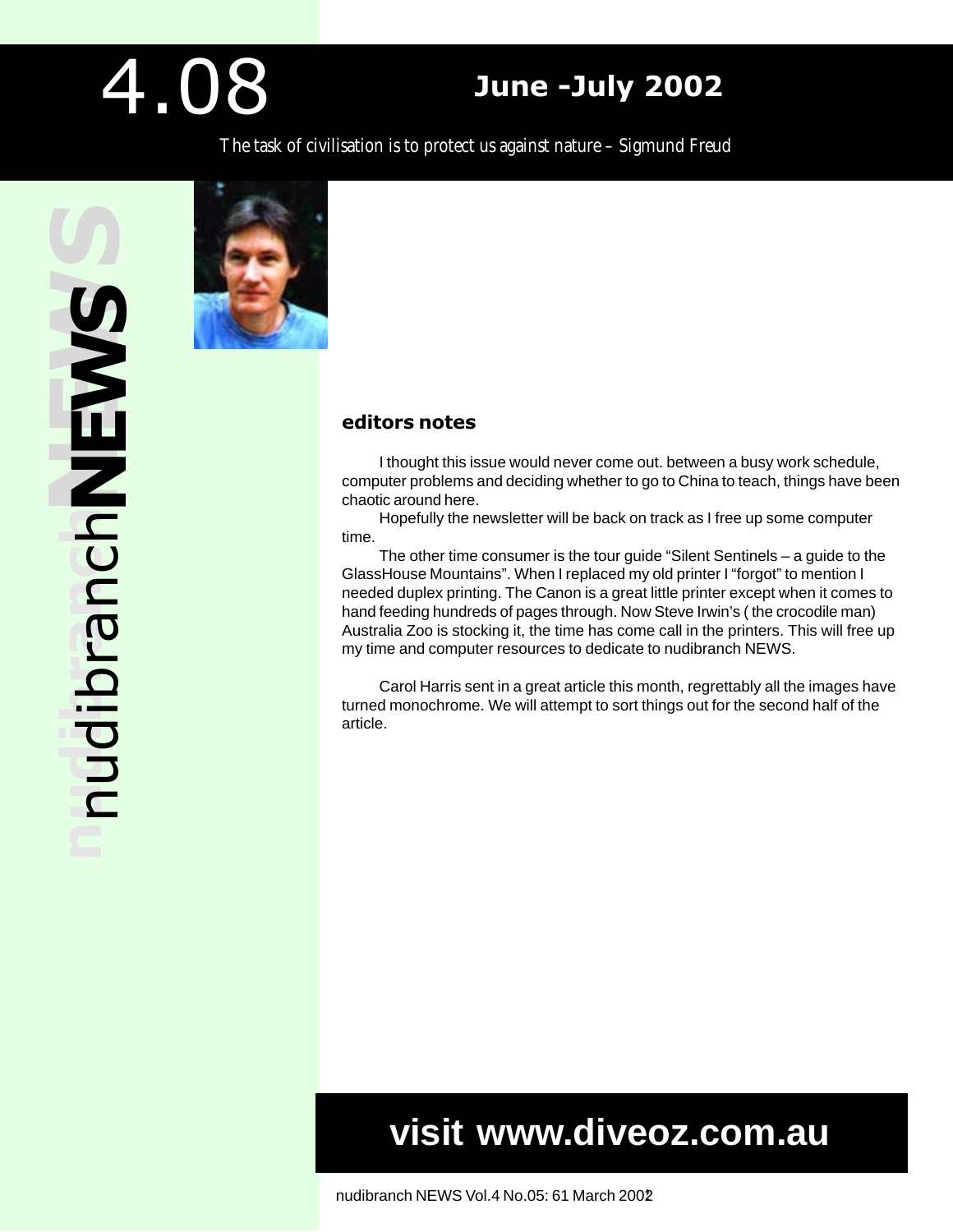The waters of the UAE are not the best in terms of visibility (average 3m-10m), but in terms of the multitude of species that one can encounter, this more than makes up for the visibility! Of course, using an underwater camera takes a little bit of practise and I quickly realised that by concentrating on nudibranchs with my macro lenses presented a better return and less disappointment on reject slides! Nudibranchs are my first love, closely followed by seahorses, pygmy seahorses, ghost pipefish, flamboyant cuttlefish, frogfish, sharks and whalesharks, and ... and... and ...

I kept promising Wayne to share some of my pictures since I live in the Middle East and travel several times a year for vacations, so here's the first installment (maybe last?) and the theme is ORANGE nudibranchs. Working for a large courier company (FedEx) whose branding is orange and purple, I always tend to find orange things particularly appealing underwater! I hope you enjoy.



### Thecacera pacifica (18-28m depth, 30mm)

We were diving on a dive site called Coral Gardens 24-28m in UAE and found this gorgeous nudi hiding between some featherstars. As the dive time was relatively short and of course not having the right lens I went back the following day searching for our new visitor. It was rather like looking for a needle in a haystack since our dive sites are not buoyed and Coral Gardens is a large sprawling dive site. However, after 10 mins of frantic searching, I found it and took as many photographs as the strobe and time would allow. However, since this initial incident we do see them several times a year. After reading up about them, we are wondering if they were brought to the UAE by sticking to hulls of boats or carried in the ships bilge water tanks as they were plying their trade between South Africa and the UAE.

Plocamopherus sp. (16- 20m depth, up to 140mm)

nudibranchs







Adult Adult Adult Adult Adult Adult Adult Adult Adult Adult Adult Adult Adult Adult Adult Adult Adult Adult Adu

We (Dave Behrens) believe this to be a new species to science and we are waiting for news on this beautiful creature. We have encountered this on a one off occasion in the UAE about 5 years ago and last year, we were watching it grow between January to April. We were hoping to find one again this April, since it feeds on black branching bryozoans which are in abundance, unfortunately, no sightings so far. This is a large and beautiful nudi, I've added a gorgeous close up with it munching on its favourite food!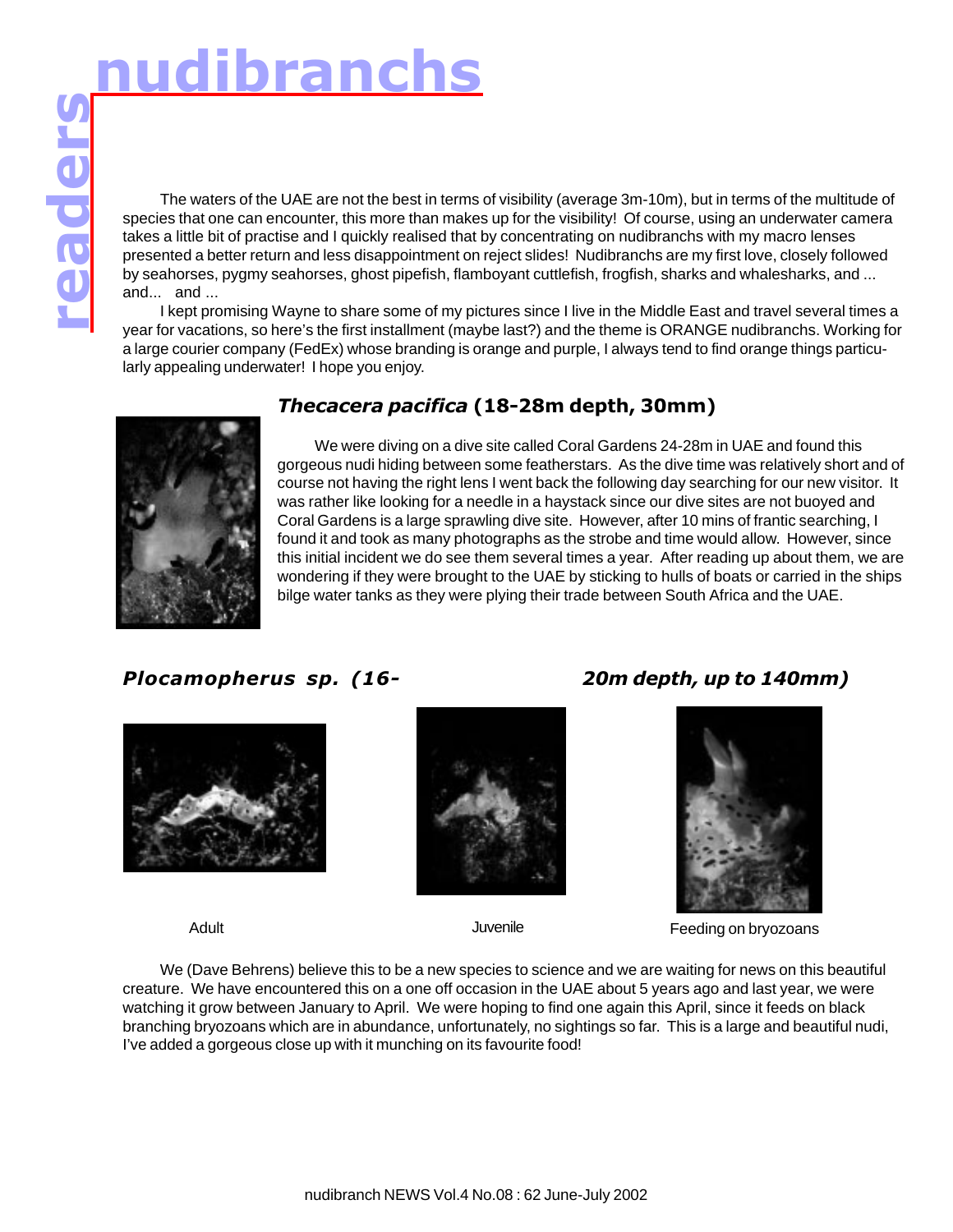### Berthella sp. (20m depth, 40mm)

This was a recent find on a night dive on Martini Rock, UAE and it's also the first time we have encountered Berthella's here. It was totally light sensitive and was running off back down a crack quicker than I could get my strobe to recycle, but I did manage to get 3 or 4 photos of it before it disappeared. The lighter spots actually looked like stars as the strobe was firing taking the photos.

### Umbraculum umbraculum (16-20m depth, 180mm)

Indonesia The shell lifts up to expose the rhinopores ? photo from UAE

We have encountered these in Lambeh Straits, Australia and twice in the UAE, on a dive site called Anemone Gardens. The colourations are slightly varied but always with varying degrees of

oranges. Some are more camouflaged than others and it appears to have an additional unnecessary shell stuck on the top which appears to protects its gills.

### Pleurobranchus sp. (16m depth, 150mm)

This large nudi was found during a night dive in Port Stephens, Nelson Bay, after waiting for slack tide all day. We enjoyed as much time on the dive at this time since the tide really rips through the area making it impossible to dive at any other time except at slack. A large sized nudi with additional raised postules evenly spaced over the mantle.

### Phyllidia ocellata (16-22m depth, 30mm)

These nudis are rather common to find in Sipadan, Indonesia and Philippines, with varying colourations.

### Carole Harris

Background:

I learnt to dive in 1986 in the temperate waters of the United Arab Emirates (UAE), located between Africa and India. Initially I concentrated on gaining more dive qualifications but after discovering the beauty of the underwater realm, I wanted to capture some of these images. After being run over by a boat, as we were stationary over a well-known wreck/dive site we were awarded some funds for loss of gear/inconvenience, making it possible for me to invest in my first Nikonos underwater camera.







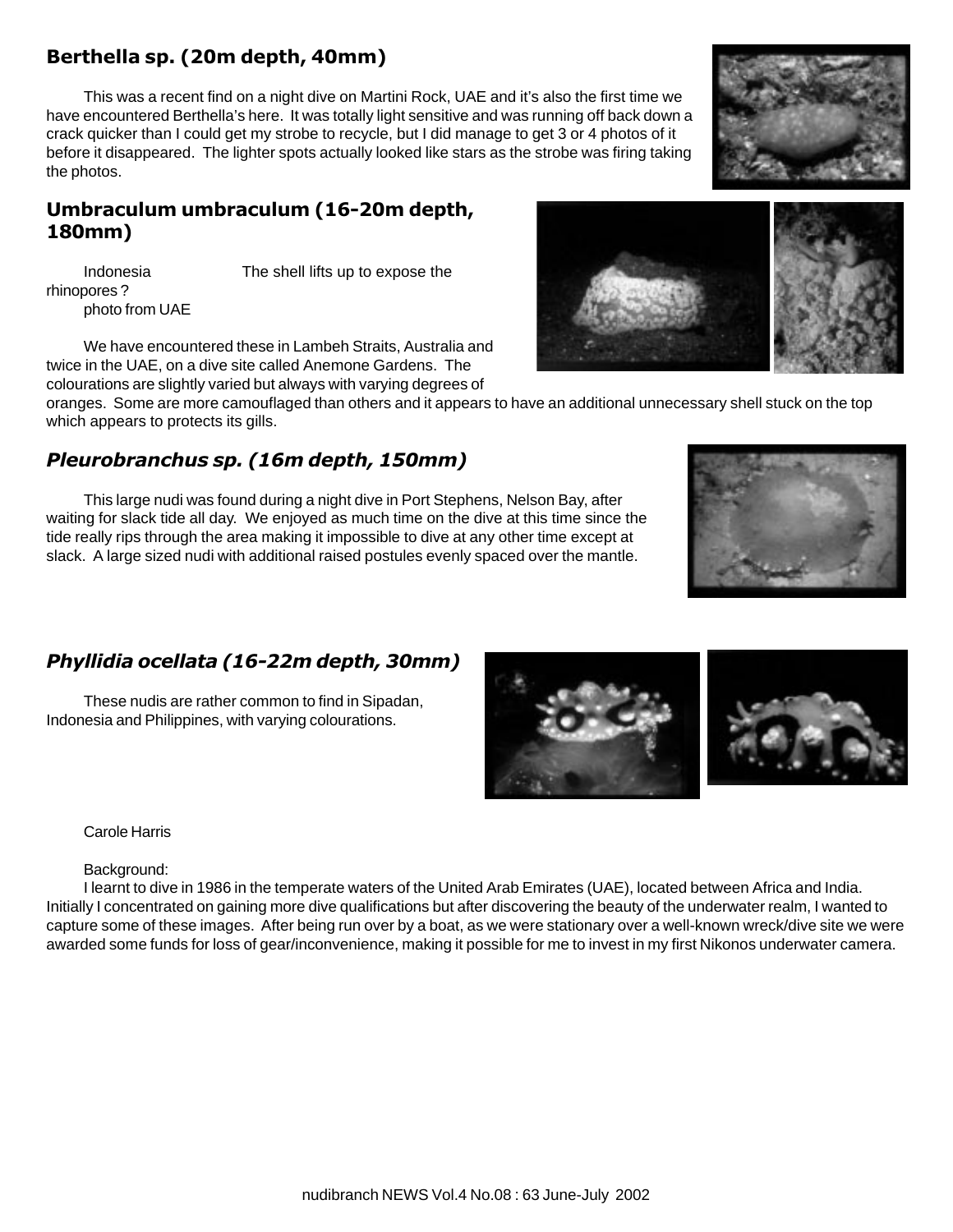### nudibranchs



### miquel pontes

### Dendrodoris limbata

First described by Cuvier in 1804, Dendrodoris limbata is a medium sized nudibranch, as it can reach up to 7 cm in length. The body is variable coloured but the basic color seems to be orange to reddish brown with dark spots. The skin of

the body of this nudibranch is smooth and translucid.

The margin of the body is relatively thin and brightly colored, ranging from yellow to orange. This margin is not as developed as is in Dendrodoris grandiflora -which has a much wider and heavily striated margin-, and it is a very characteristic trait to differentiate these two species. The color of the margin becomes highly aparent when the body of the animal body is not of the same color or it shows a darker shade of the same color.

This colored margin is a caution message to all predators; several studies reveal that powerful toxic substances are located specifically on the margin of the body. There are also toxic substances in the branchs, the reproduction organs, and the egg spawns.

Dendrodoris limbata has retractile lamellate rhinophores with lighter colored tips. The branched gills are tripinnate, also retractile and also with lighter colored tips.

This nudibranch lives in shallow water, usually in depths above 60 meters, and is commonly found on rocky bottoms and in seagrass meadows. Young specimens are commonly found under rocks, while several authors afirm that this habitat is also for the adult animals. This nudibranch is present through all the seasons, but the largest specimens are usually found in winter and spring.

Previously described as an endemic species to the Mediterranean Sea, there are several recent and confirmed reports on D.limbata for the near Atlantic Ocean, specifically in the northern coast of Brittany (France). It seems that the geographic range of D.limbata is changing lately, probably as a consequence of the rising water temperature, but human introduction can not be discarded as the main cause.

Etimology of the genus name "Dendrodoris"

comes from the greek word "dendron", meaning "tree" -related to the characteristic branched gills of this nudibranch- and from the word "Doris" which is the name of a marine nymph of the Greek Mythology. The word "limbata" refers to the brightly colored margin that surrounds the body.





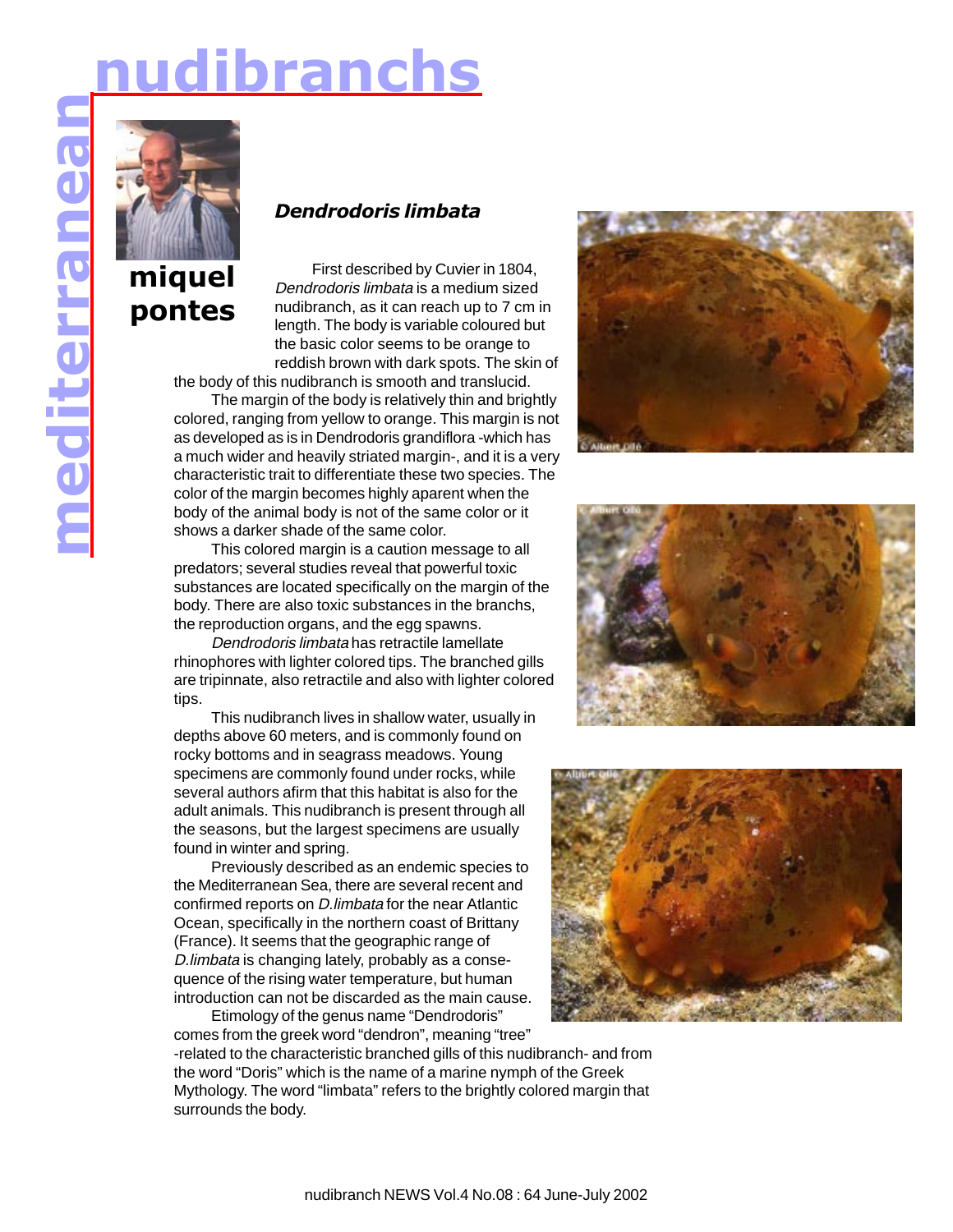









Reader can find more information and pictures in the following sites:

**\* Opistobranquios de la costa de Granada: http://www.ugr.es/~lstocino/d\_limbata.htm**

- **\* Sea Slug Forum: http://www.seaslugforum.net/dendlimb.htm**
- **\* Medslugs: http://www.medslugs.de/E/Med/Dendrodoris\_limbata.htm**

**http://www.medslugs.de/E/Atl-E/Dendrodoris\_limbata.htm**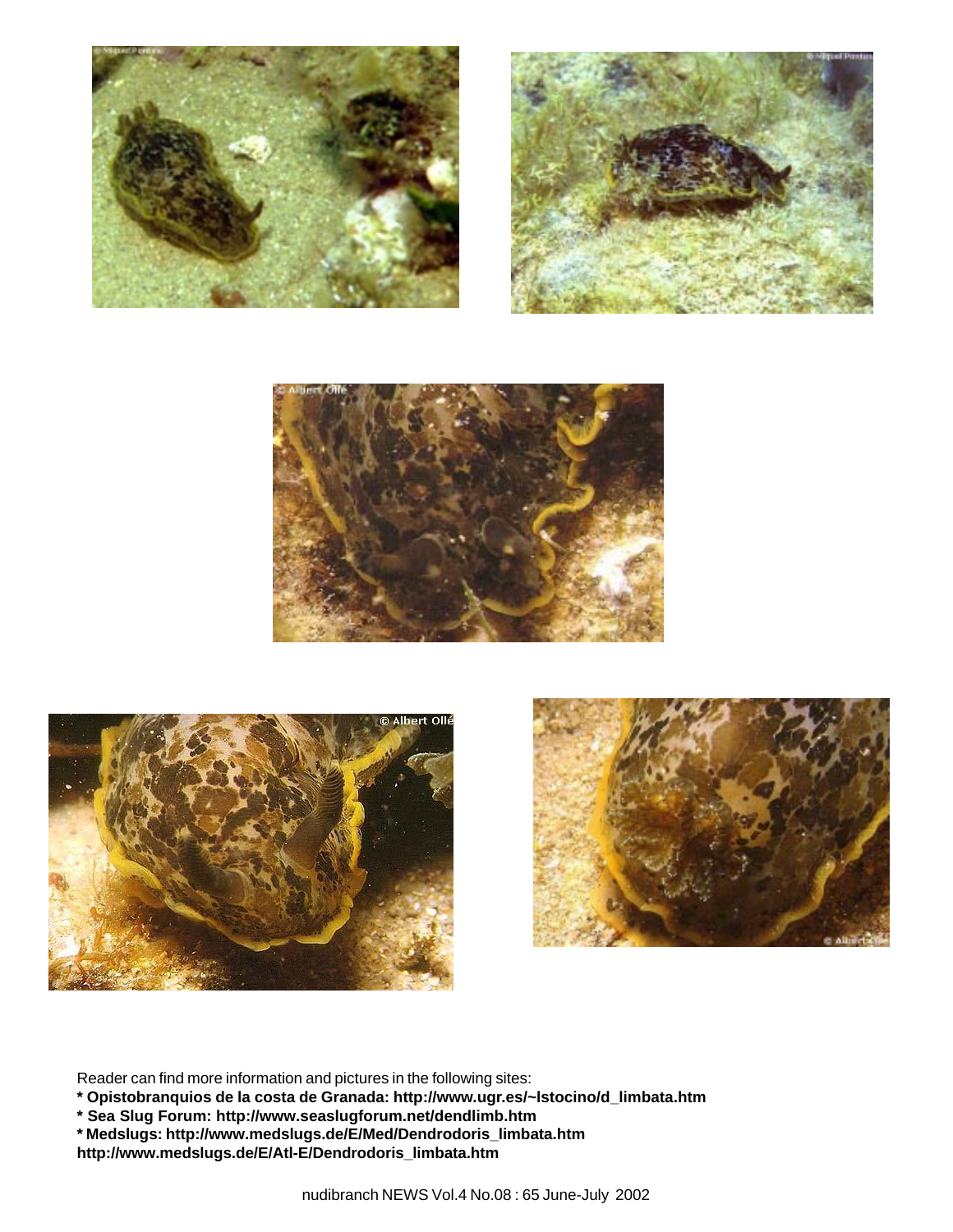### opisthobranchs



## marshall



Heron Island is a coral cay situated in the Capricorn Bunker Group of the Great Barrier Reef about 64 km offshore from the Queensland port city of Gladstone.

### **Nudibranchs of the Reef Crest: Family Dorididae (2) – Genus Platydoris**

Platydorids have flat, relatively stiff bodies with a grainy texture which makes them feel rough to touch. Both their rhinophoral sheaths and gill pockets have raised edges. They are some of the largest of the nudibranchs found at the reef crest at

low tide under the dead coral slabs. Platydorids feed on sponges.

### **Platydoris cruenta (Quoy & Gaimard, 1832)**

Platydoris cruenta is distinctive in having numerous short brown streaks and usually large irregular blood-red patches on its mantle. The undersurface of the mantle also has brown lines and scattered red patches. The name cruenta means blood spattered but as can be seen in the second photo the patches are sometimes orange rather than red. This species can grow to 100 mm but 40 to 60 mm is usual for adults. It has an Indo-West Pacific distribution and within Australia has been recorded from Western Australia and New South Wales as well as from Queensland.



### **Platydoris formosa (Alder & Hancock, 1864)**

Platydoris formosa also has red patches on its body but differs from P.cruenta in having numerous fine blackish-brown specks rather than brown lines. The actual colour of its mantle is creamish but the extensive red patches sometimes make the mantle appear reddish overall as in the second photo.

The undersurface of the mantle is white with numerous red patches. This species can reach over 100 mm in size with most adults being around 75 to 95 mm. It has a wide Indo-Pacific distribution being recorded from Zanzibar in the Indian Ocean to Hawaii in the Pacific Ocean.

### **Platydoris scabra (Cuvier, 1804)**

nudibranch NEWS Vol.4 No.08 : 66 June-July 2002

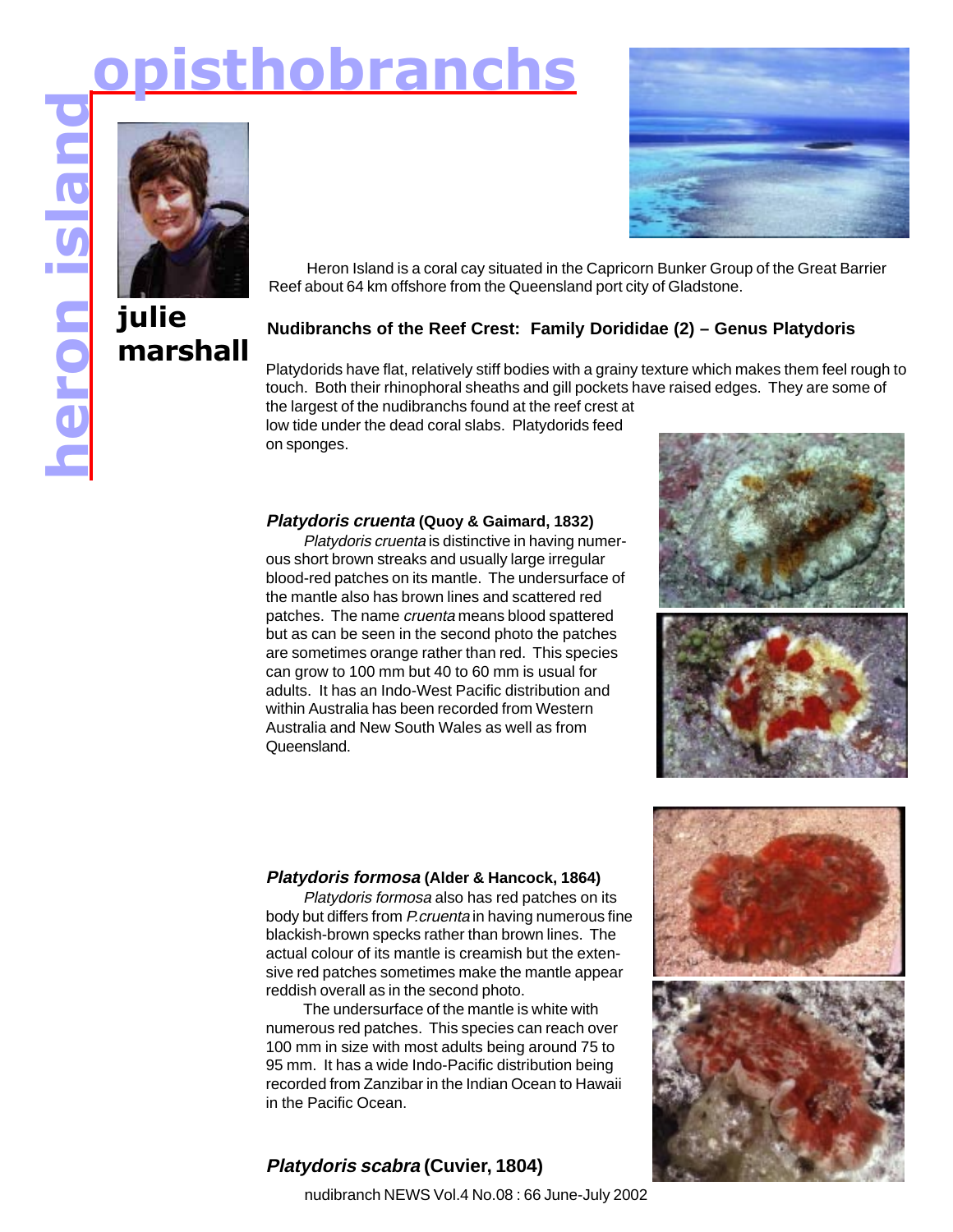Platydoris scabra is the most common platydorid found at Heron Island and also has a wide Indo-Pacific distribution. It has a white mantle with numerous irregular brown blotches made up of tiny granules. In some areas these form large patches on the body. The undersurface of the mantle is dirty white and there are some brown speckles on the foot. It is slightly smaller than the previous two species with most adults ranging from 45 to 75 mm.



### **Platydoris cf. tabulata (Abraham, 1877)**

Platydoris cf. tabulata has a creamish white mantle which appears brown due to most of the dorsal area being covered by fine brown speckles. These are most dense in the central raised area of the mantle which also has two or three irregular bare patches on either side of it allowing the creamish colour of the mantle to be visible as can be seen in the close up photo of part of the mantle. The undersurface of the mantle and foot is creamish-white with a band of brown dots around, and on, the foot. The rhinophores are greyish brown. The gills are



brown with grey edges. The animal found at Heron Island was 45 mm in size.

### **Platydoris sp. 1**

This species has a pale yellow mantle with a darker yellow marginal band and a number of brownish black spots of varying size especially near the edge of the mantle. These spots appear solid but are actually formed from microscopic brown specklesas can be seen in the second photo. The rhinophores are yellow and the gills are yellow with brown lines up both axes. This species is smaller than the previous ones with most animals varying between 20 and 30 mm. It has also been found at Vanuatu (Stenhouse, 2001)



### **Platydoris sp. 2**

Platydoris sp. 2 is distinctive in having a deep maroon mantle and an orange-yellow foot. There can also be white speckles on the mantle, especially down the centre and around the margin, which look like sprinkles of sand. The rhinophores are maroon and flecked with white. The gills are creamish white which make them contrast strikingly with the maroon mantle. Animals found have ranged from 30 to 45 mm.



#### References:

**Marshall, J.G. & Willan, R.C. 1999**. Nudibranchs of Heron Island, Great Barrier Reef: a survey of the Opisthobranchia (Sea Slugs) of Heron and Wistari Reefs. Leiden, Backhuys Publishers. Stenhouse, V. 2001 (January 28). Unknown dorid from Vanuatu [Message in] Sea Slug Forum. http://www.seaslugforum.net/ find.cfm?id=1575